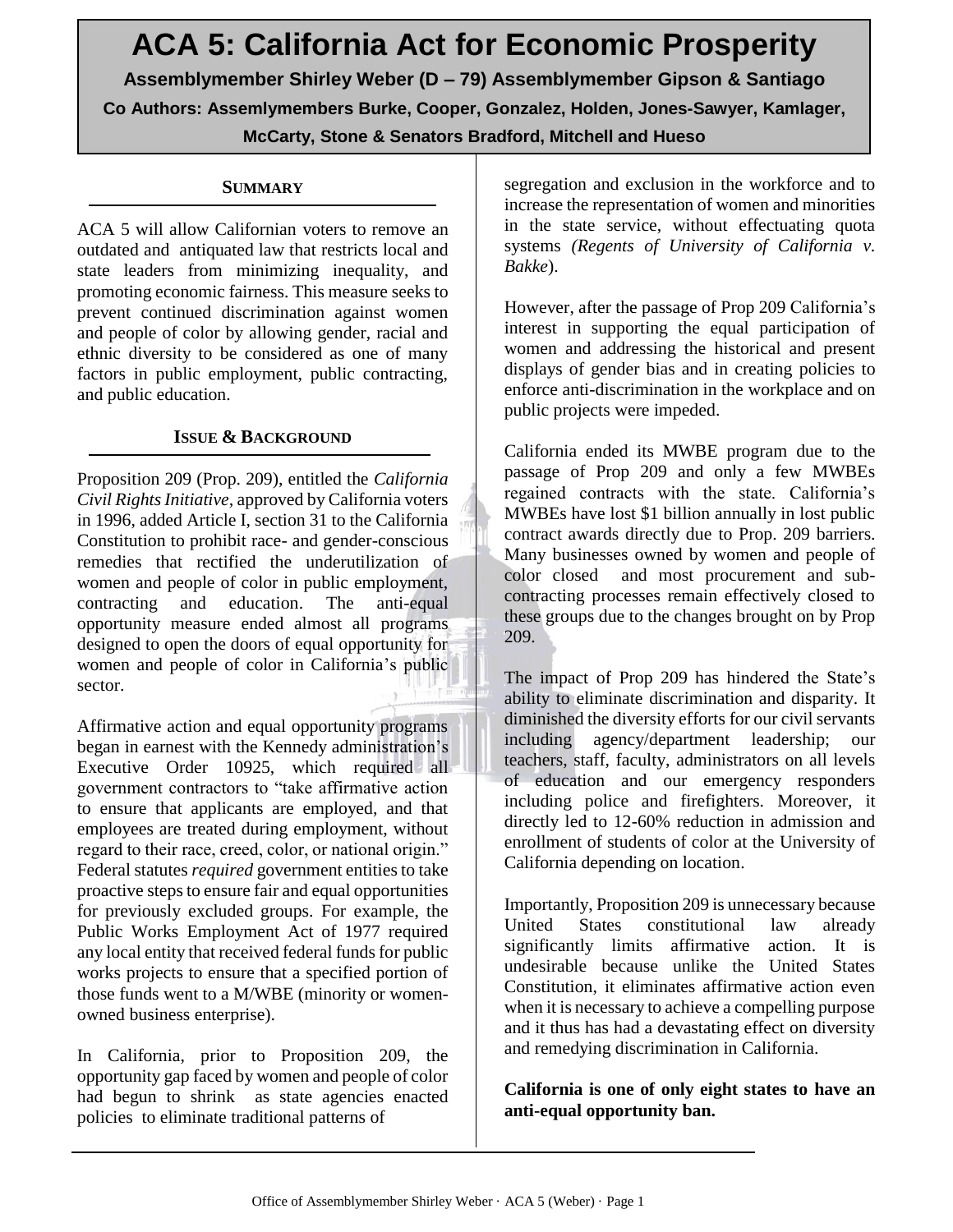## **THIS BILL WOULD**

ACA 5 removes Article I, section 31 from the California Constitution and restores it to allow our state and local governments to join forty-two other states and the federal government to operate programs that provide access to equal opportunity programs and economic advancement.

After 24 years, ACA 5 would allow California voters to express their views about remedies for gender bias and disparity and to remove the ban on equal opportunity—repeal Proposition 209.

#### **SIMILAR LEGISLATION**

SCA 5 (Hernández, 2013) constitutional amendment to amend Prop 209 to allow in the operation public education to consider race, sex, color, ethnicity, or national origin. Passed Senate Floor.

ACA 23 (Hernandez, 2009) would have exempted public education institutions from the constitutional prohibitions established by Proposition 209 for the purposes of implementing student recruitment and selection programs at public postsecondary education institutions. Held in Assembly Judiciary Committee.

### **SUPPORT**

Chinese for Affirmative Action Mayor Libby Schaaf, City of Oakland AAPI Women Lead Abriendo Puertas/Opening Doors ACLU California Advancement Project AFSCME, Local 3299 Alliance for Boys and Men of Color Alliance for Children's Rights American Association for Access, Equity and Diversity American Civil Liberties Union, Northern and Southern California, and San Diego and Imperial Counties American Federation of State, County and Municipal Employees, Local 3299 Anderson Baker Architects

Anti-defamation League Asian Americans Advancing Justice, California Asian Americans Advancing Justice, Los Angeles Asian Law Alliance Association of California State Employees with **Disabilities** Aypal: Building API Community Power Black Students of California United Brother, Sons, Selves Coalition Building Blocks for Kids California Black Chamber of Commerce California Change Lawyers California Council on American-Islamic Relations California Democratic African American Party California Faculty Association California Lulac California Pan-Ethnic Health Network California Reinvestment Coalition California Religious Action Center of Reform Judaism California State University Northridge - Department of Asian American Studies California-Hawaii State Conference of the **NAACP** Californians for Justice Californians Together Canal Alliance Career Ladders Project Center for Leadership, Equity, and Research Child Care Law Center Children Now Children's Defense Fund-California Chinese American Progressive Action City of Oakland - City Attorney's Office Communities United for Restorative Youth **Justice** Community Coalition Community Legal Services in East Palo Alto Congregations Organized for Prophetic Engagement Consumers for Auto Reliability and Safety Cope of San Bernardino Del Sol Group, Inc. Disability Rights Education and Defense Fund Diversity in Leadership Institute East Bay Community Law Center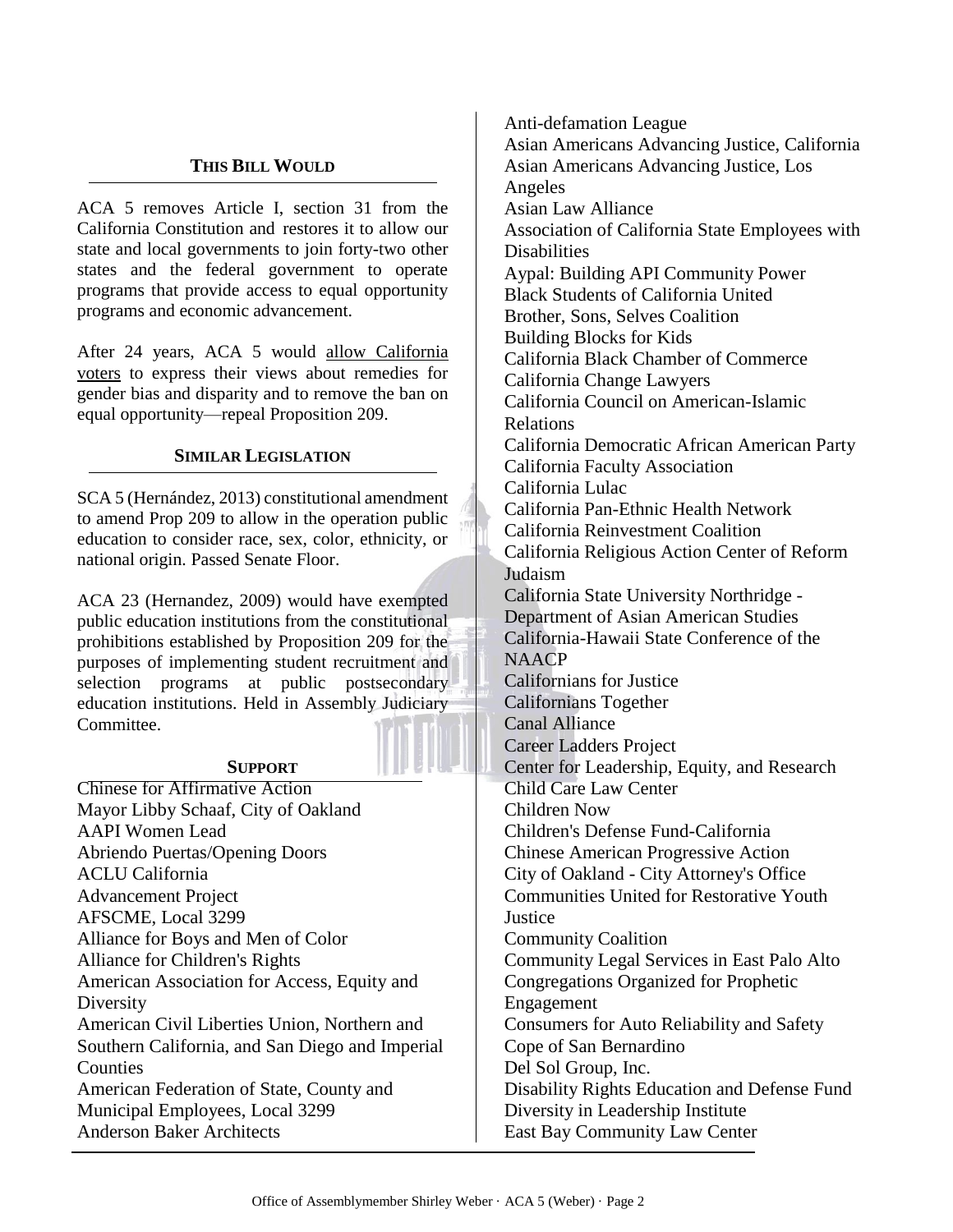Education Board Partners Empowering Pacific Islander Communities Energy Convertors Equal Justice Society Faith in Action East Bay Families in Schools Fathers and Families of San Joaquin Feminist Majority Foundation Food for People Fortune School of Education Friends Committee on Legislation of California Future Leaders of America Gente Organizada GO Public Schools Greater Sacramento Urban League Hispanic Association of Colleges and Universities Hmong Cultural Center of Butte County Hmong Innovating Politics Inland Congregations United for Change InnerCity Struggle Innovate Public Schools International Action Network for Gender Equity & Law Justice in Aging Khmer Girls in Action Kid City Hope Place LA Comadre Lao American National Alliance Latino and Latina Roundtable of the San Gabriel and Pomona Valley Lawyers' Committee for Civil Rights Under Law Long Beach Coalition for Good Jobs and a Healthy Community LS Consulting Maternal and Child Health Access National Action Network - Sacramento Chapter National Association of Women Business Owners – California National Center for Transgender Equality National Center for Youth Law National Women's Law Center New Life Christian Church Nextgen California OCA Sacramento - Asian Pacific American Advocates Officers for Justice Peace Officers Association Parent Organizing Network

Policy Link Poverty & Race Research Action Council Public Advocates Inc. Public Counsel Reappropriate Reinvent Stockton Foundation Resilience Orange County Rex and Margaret Fortune School of Education Rubicon Programs San Francisco African American Chamber of **Commerce** Social Justice Collaborative Somos Mayfair Southeast Asia Resource Action Center Southern California College Access Network Speak UP Teach for America Teach for America Los Angeles Teach Plus The Cambodian Family Community Center The Desertsong Group The Education Trust – West The Fresno Center The Hawk Institute The Leadership Conference on Civil and Human Rights The Praxis Project The Village Nation True Plus UC Berkley School of Law United Cambodian Community United Negro College Fund University of California Student Association Urban League - Greater Sacramento USC Race and Equity Center Western Center on Law and Poverty Workplace Fairness Youth and Education Law Project, Mills Legal Clinic of Stanford Law School 10,000 Degrees 28 California Black and African American Academics and Scholars 6 California Latin-x Academics and Scholars 71 Asian American and Pacific Islander Individuals

#### **FOR MORE INFORMATION**